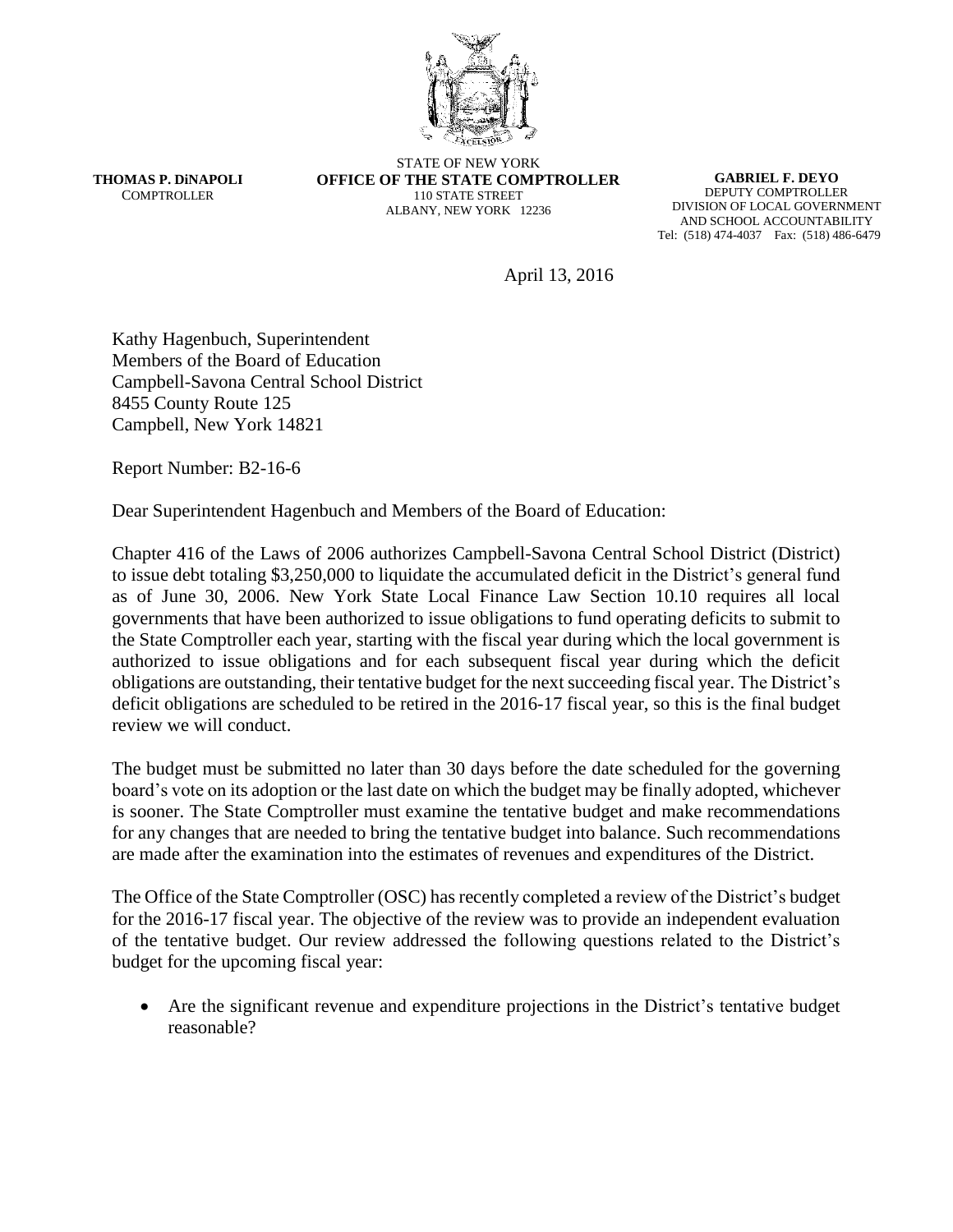Did the District take appropriate action to implement or resolve recommendations contained in the budget review report issued in April 2015 and the audit report issued in May 2015?

To accomplish our objectives in this review, we requested your tentative budget, salary schedules, debt payment schedules and other pertinent information. We identified and examined significant estimated revenues and expenditures for reasonableness with emphasis on significant and/or unrealistic increases or decreases. We analyzed, verified and/or corroborated trend data and estimates, where appropriate. We identified any significant new or unusually high revenue or expenditure estimates, made appropriate inquiries and reviewed supporting documentation to determine the nature of the items and to assess whether the estimate was realistic and reasonable.

We also evaluated the amount of fund balance appropriated in the tentative budget to be used as a financing source and determined if the amount of fund balance was available and sufficient for that purpose. In addition, we inquired and checked whether written recommendations from the prior year's budget review and audit were implemented or resolved and, therefore, incorporated as part of the current year's budget.

The scope of our review does not constitute an audit under generally accepted government auditing standards (GAGAS). We do not offer comments or make specific recommendations on public policy decisions, such as the type and level of services under consideration to be provided.

The tentative budget package submitted for review for the fiscal year ended 2016-17 consisted of the following:

- 2016-17 Tentative Budget
- Supplementary Information

The tentative budget submitted to our Office is summarized as follows:

| Fund    | Appropriations<br>and Provisions<br>for Other Uses | Estimated<br>Revenue | Appropriated<br><b>Fund Balance</b> | <b>Real Property</b><br>Taxes |
|---------|----------------------------------------------------|----------------------|-------------------------------------|-------------------------------|
| General | \$22,190,678                                       | \$17,854,154         | \$677,746                           | \$3,658,778                   |

Based on the results of our review, except for the matters described in this letter, we found that the significant revenue and expenditure projections in the tentative budget are reasonable. Although District officials increased real property taxes within the amount allowed by law, District officials could have used amounts from their excessive reserves and/or appropriated additional fund balance to finance operations. Therefore, District officials are imposing a higher real property tax levy on District residents than is necessary to provide educational services. Furthermore, because District officials presented the tentative budget to OSC for review prior to the adoption of the State budget,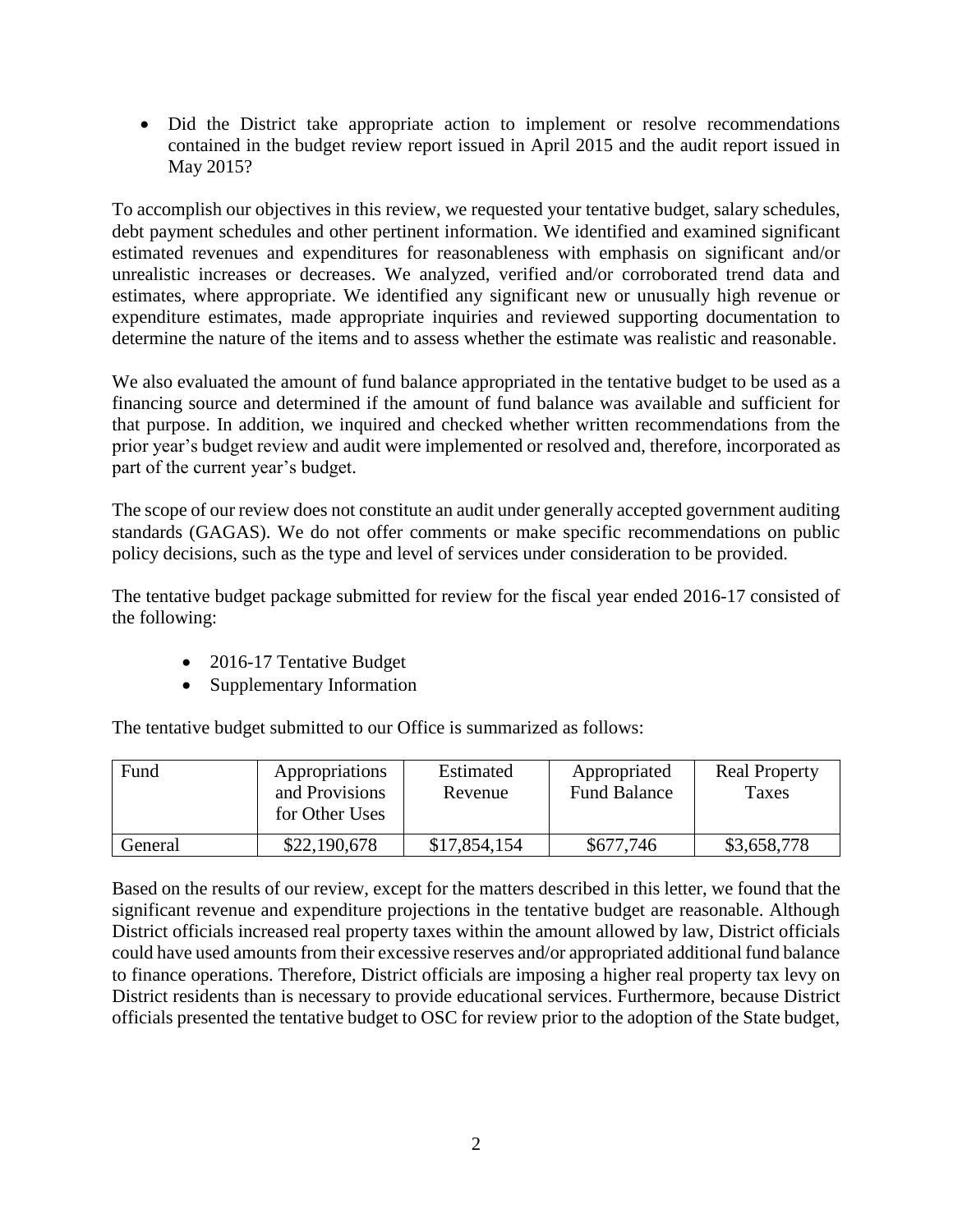District officials should make appropriate changes to their State aid estimates based on the information that has since been provided. $<sup>1</sup>$ </sup>

Our review disclosed the following findings which should be reviewed by the District's Board of Education (Board) for appropriate action. Good management practices require that District officials take prompt action concerning our recommendations, which we believe will help improve the District's financial condition.

## **Fund Balance and Reserves**

 $\overline{a}$ 

The estimation of fund balance is an integral part of the budget process. Fund balance represents resources remaining from prior fiscal years that can be used to lower property taxes for the ensuing fiscal year. A district may retain a portion of fund balance, but must do so within the limits established by New York State Real Property Tax Law, which may not be more than 4 percent of the ensuing fiscal year's budget. Legally retained surplus funds may be used for cash flow purposes, unanticipated expenditures and/or revenue shortfalls.

District officials and OSC project that the District will have an operating surplus at the end of the 2015-16 fiscal year of approximately \$700,000. Therefore, none of appropriated fund balance totaling \$231,982 will be used to finance operations of the current year. In addition, none of the \$50,000 of reserved fund balance budgeted as a financing source will be used to cover expenditures as planned. Using our financial projections for the 2015-16 fiscal year and the 2016-17 proposed amount of appropriated fund balance totaling \$577,746, the District's estimated unrestricted fund balance as of June 30, 2016 will be approximately \$1.1 million, which is 4.99 percent of the ensuing year's appropriations of \$22.2 million and in excess of that amount allowed by law.

The District's practice of consistently appropriating fund balance that is not needed to finance operations is, in effect, a reservation of fund balance that is not provided for by statute and a circumvention of the statutory limit imposed on unrestricted fund balance. Furthermore, because reserves were generally not needed as a financing source over the last three years,<sup>2</sup> the District's unemployment reserve is overfunded. This reserve has a balance of \$116,081, which is almost 25 times the average annual expenditures.<sup>3</sup> Furthermore, the unemployment reserve should be used to smooth out spikes in the contributions and subsidize the budget during tough years, instead of maintaining a balance to fund 25 years of costs. These budgeting practices have resulted in taxpayers paying more than necessary to sustain District operations.

We recommend District officials use fund balance in excess of the 4 percent limit by increasing the use of appropriated fund balance and reducing real property taxes. District officials should also review all reserves and determine if the amounts reserved are necessary, reasonable and in compliance with statutory requirements. To the extent that they are not, the Board should reduce the reserves to reasonable levels or discontinue the reserves in compliance with legal restrictions.

<sup>&</sup>lt;sup>1</sup> The amount of aid provided by the adopted State budget exceeded the amount estimated in the tentative budget by approximately \$700,000.

 $2\text{D}$  District officials included reserves as a financing source in each of the last three completed fiscal years totaling \$423,500, but only \$77,584 was used in the 2013-14 fiscal year because of an operating deficit.

<sup>3</sup> The District's average annual unemployment expenditures for the last three fiscal years was \$4,703.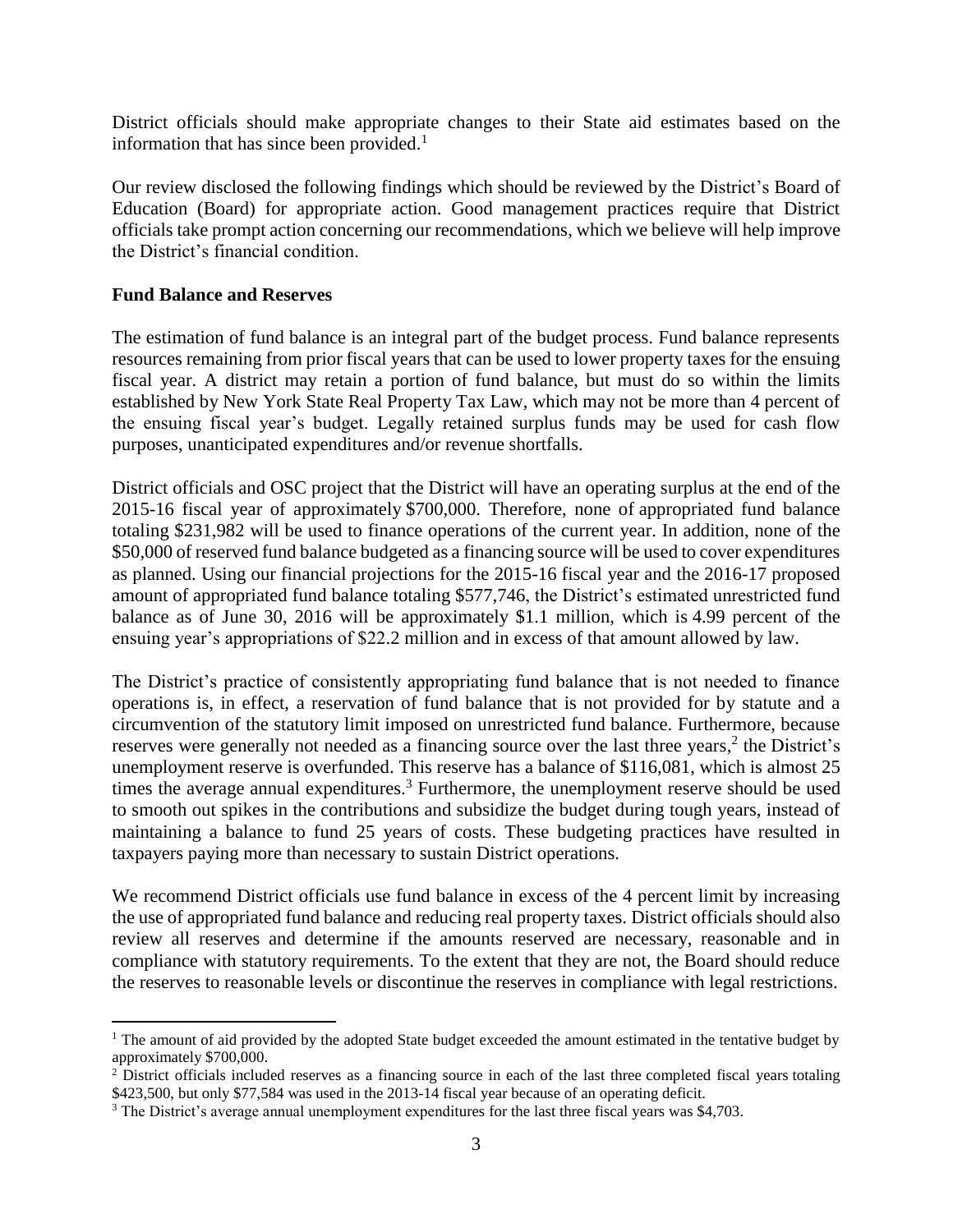## **Prior Recommendations**

During this budget review, we assessed the extent to which District officials acted to implement the recommendations contained in our prior budget review letter, <sup>4</sup> which was issued in April 2015, and our audit report<sup>5</sup> on financial condition issued in May 2015. Our follow-up review was limited to interviews with District personnel and inspection of certain documents related to the issues identified in our reports. Based on our limited procedures, we found that District officials have taken little or no corrective action. Our recommendations were provided to help District officials monitor District finances and protect taxpayer dollars.

We identified improvements that could be made in adopting more realistic budgets that accurately estimated expenditures and the appropriated fund balance and reserves that would be required to help finance them. The Board has not taken corrective action to implement the recommendations we made. Furthermore, the corrective action plan (CAP) prepared by the Assistant Superintendent of Management Services and approved by the Board in June 2015 stated the Board would continue with the budgetary practices that lead to the budget findings we reported on. The Board-adopted 2015-16 budgeted appropriations were again overestimated, therefore, reserves and appropriated fund balance will again not be needed to finance operations because an operating surplus of approximately \$700,000 is expected. Though the Board nominally reduced the real property tax levy by \$7,912, by maintaining excessive fund balance, both reserved and unrestricted, and not using appropriated fund balance, District taxpayers are paying more than necessary to sustain District operations.

## **Tax Cap Compliance**

 $\overline{a}$ 

The State Legislature and the Governor enacted Chapter 97 of the Laws of 2011 that established a tax levy limit on all local governments and school districts, which was effective beginning in the 2012 fiscal year. The law precludes a school district from adopting a budget that requires a tax levy that exceeds the prior year's tax levy by more than 2 percent or the rate of inflation, whichever is less, and certain exclusions permitted by law, unless 60 percent of district voters approve a budget that requires a tax levy that exceeds the statutory limit. A simple majority, or 50 percent of district voter approval is required if the proposed tax levy does not exceed the statutory limit.

The District's proposed budget complies with the tax levy limit because it includes a tax levy of about \$4.8 million, which increases the 2016-17 tax levy by .28 percent over the 2015 tax levy. In adopting the 2016-17 budget, the Board should be mindful of the legal requirement to maintain the tax levy increase to no more than the tax levy limit as permitted by law, unless it obtains the proper voter approval to override the tax levy limit.

As noted previously, the Board has the responsibility to initiate corrective action to address the recommendations in this report. The Board must explain in writing to our office any recommendations that it has rejected. In addition, pursuant to Section 35 of New York State

<sup>4</sup> *Campbell-Savona Central School District – Budget Review* (B2-15-10), issued April1 5, 2015 [http://www.osc.state.ny.us/localgov/audits/schools/2015/campbellsavona\\_br.pdf](http://www.osc.state.ny.us/localgov/audits/schools/2015/campbellsavona_br.pdf)

<sup>5</sup> *Campbell-Savona Central School District – Financial Condition*, issued May 6, 2015 <http://www.osc.state.ny.us/localgov/audits/schools/2015/campbellsavona.pdf>